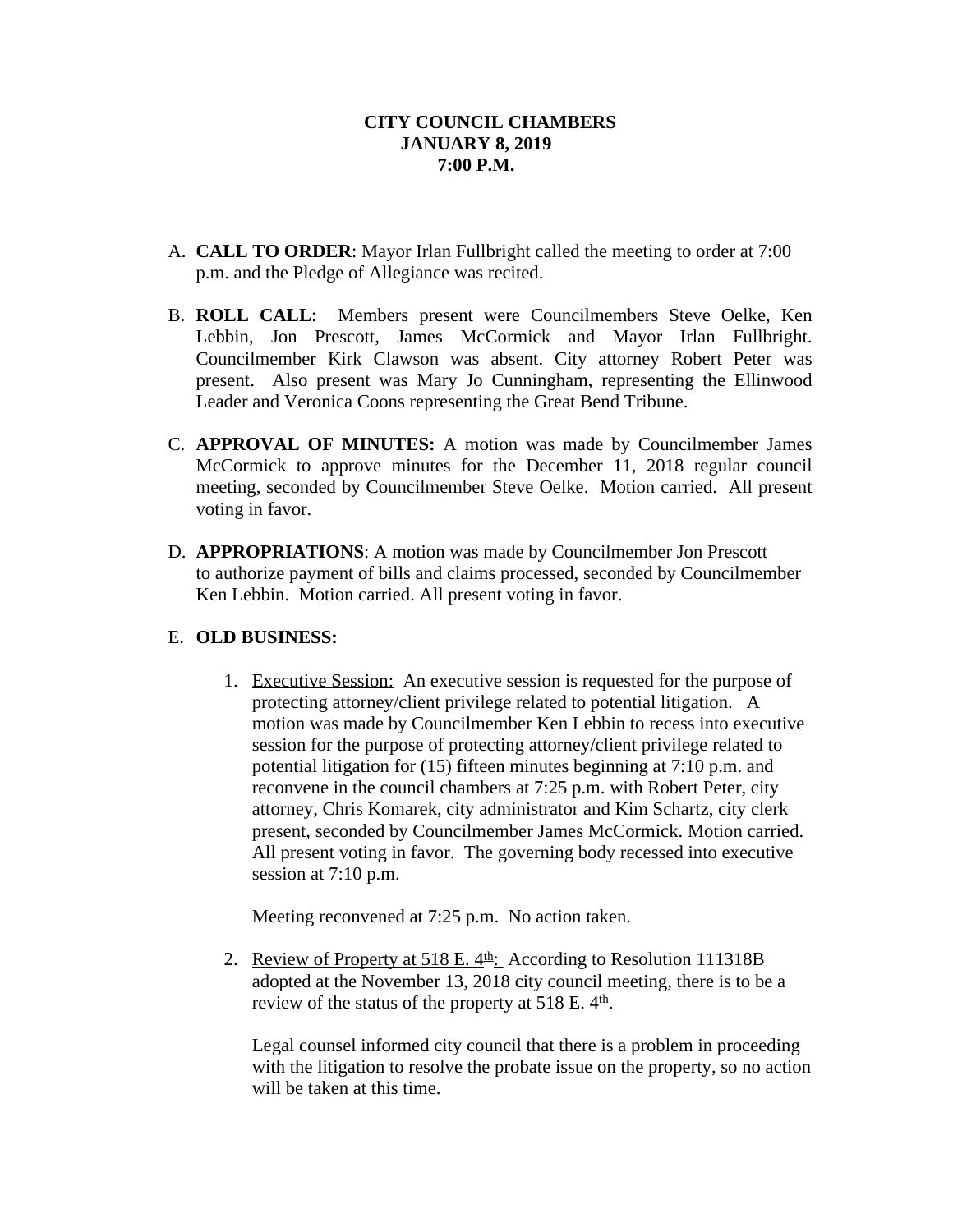F. **VISITORS:** Jim McMullen, Jon Perron, Brittney Glenn, Josh Komarek, Jacque Isern, Judy Hayes, Wayne Scritchfield

## G. **NEW BUSINESS:**

1. City Audit-Waiver of GAAP Reporting: The City is required to conduct an audit each year in accordance with state statute. State statute specifies that audits are to be conducted according to Generally Accepted Accounting Principles (GAAP).

State statute authorizes a municipality to pass a resolution to adopt the cash basis method of accounting and audit control. A motion was made by Councilmember Jon Prescott to adopt Resolution 010819A, seconded by Councilmember Steve Oelke. Motion carried. All present voting in favor.

- 2. ACEC Award for KDOT Project: Kirkham Michael and Associates was the engineering firm that designed the recent improvements made to Highway 56 going through Ellinwood. Wayne Scritchfield with Kirkham Michael and Associates was present and explained this project was submitted for consideration to the American Council of Engineering Companies for cities with population under 5000. Mr. Scritchfield read to council the application that was submitted on behalf of the City of Ellinwood, hi-lighting all the positive effects to the City from the completion of the project. Mr. Schritchfield was proud to announce that the City of Ellinwood project was the winner of the award.
- 3. Review of Cereal Malt Beverage Application: A renewal CMB application has been received from Annie Mae's for a general retailer license. A motion was made by Councilmember Ken Lebbin to approve the cereal malt beverage application from Annie Mae's and issue a license for 2019, seconded by Councilmember Jon Prescott. Motion carried. All present voting in favor.
- 4. Update on Property at 610 N Hirsch: City staff was contacted by a family member to address the issue on the property. Staff reported the family member said they have multiple individuals coming during the month of February to help clean up the property. City Administrator, Chris Komarek also explained that himself and Police Chief Bailey will be allowed into the premises to review and monitor the progress on the property.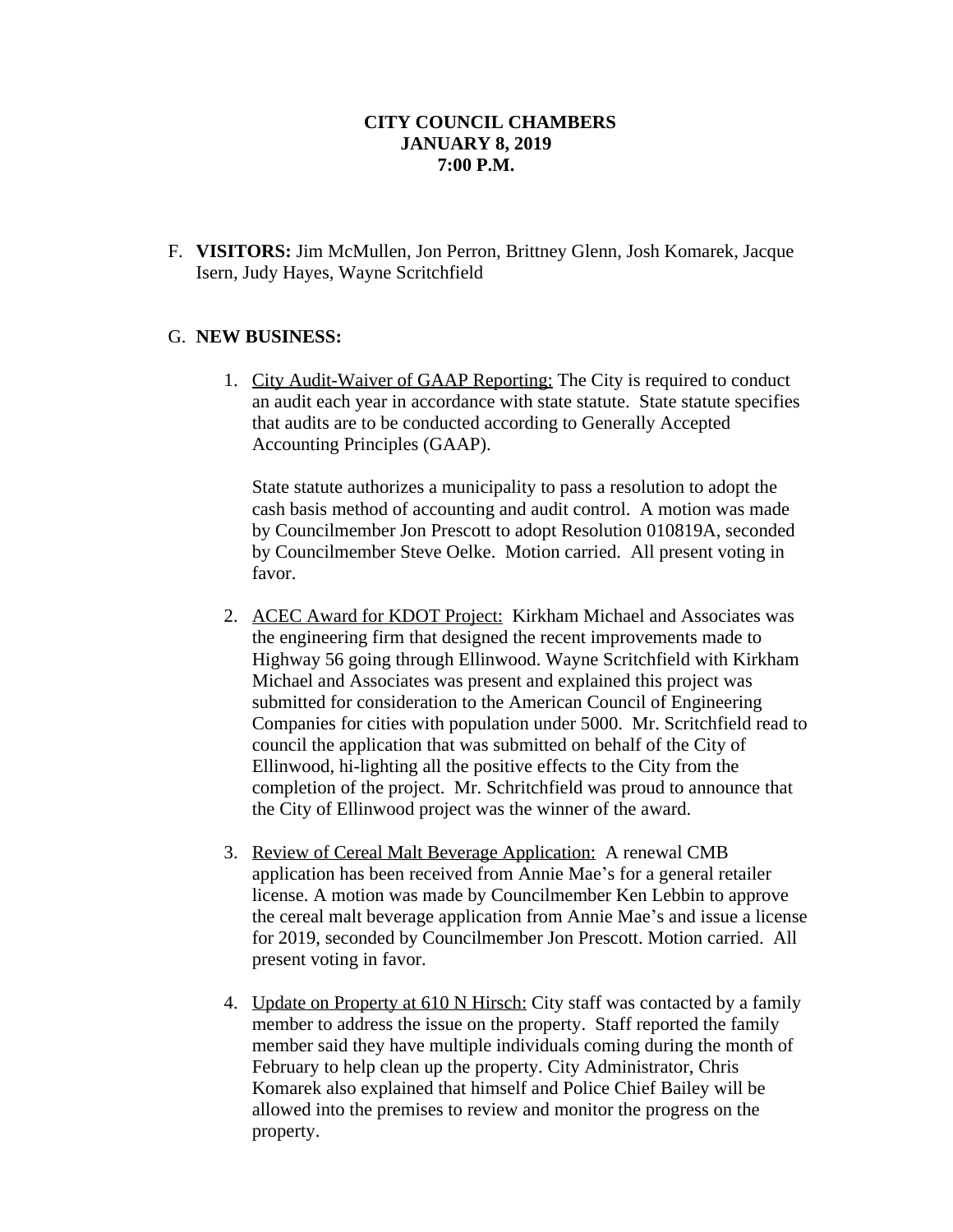5. Small Cell Tower Ordinance: Presented to council was a set of standards for the installation and aesthetics of small cell towers and Ordinance 2019- 1, an ordinance providing for the adoption of the Small Cell Aesthetic Standards for the City of Ellinwood.

A motion was made by Councilmember Jon Prescott to approve the standards as presented, seconded by Councilmember Ken Lebbin. Motion carried. All present voting in favor. A motion was made by Councilmember James McCormick to adopt Ordinance 2019-1, seconded by Councilmember Steve Oelke. Motion carried. All present voting in favor.

6. Resolution establishing Fees for Small Cell Towers: Presented to council was Resolution 010819B establishing a fee schedule for applications and annual access charges to install wireless facilities in the City.

A motion was made by Councilmember Ken Lebbin to adopt Resolution 010819B, seconded by Councilmember Jon Prescott. Motion carried. All present voting in favor.

### H. **REPORTS**:

- 1. Municipal Court Report: Presented to Council was the Municipal Court Report for December, 2018.
- 2. Utilities Production Report: Presented to Council was the Utilities Production Report.
- 3. Staff Reports:
	- a) Staff invited city council members to the Chamber Annual Banquet January 26th and asked them to RSVP by January 21st .
	- b) Staff reported City crews are working on the breaker panel at the power plant and doing re-wire work.
	- c) Staff reported the street department has received a load of asphalt and will begin working on the railroad tracks on South Kennedy.
	- d) Staff reported the EMS department ended the year with 412 calls and 141 transfers, with 103 of those being out of county.
	- e) Staff also explained the police department has addressed and sent out letters for 68 junk/abandoned vehicles since June 1<sup>st</sup>.